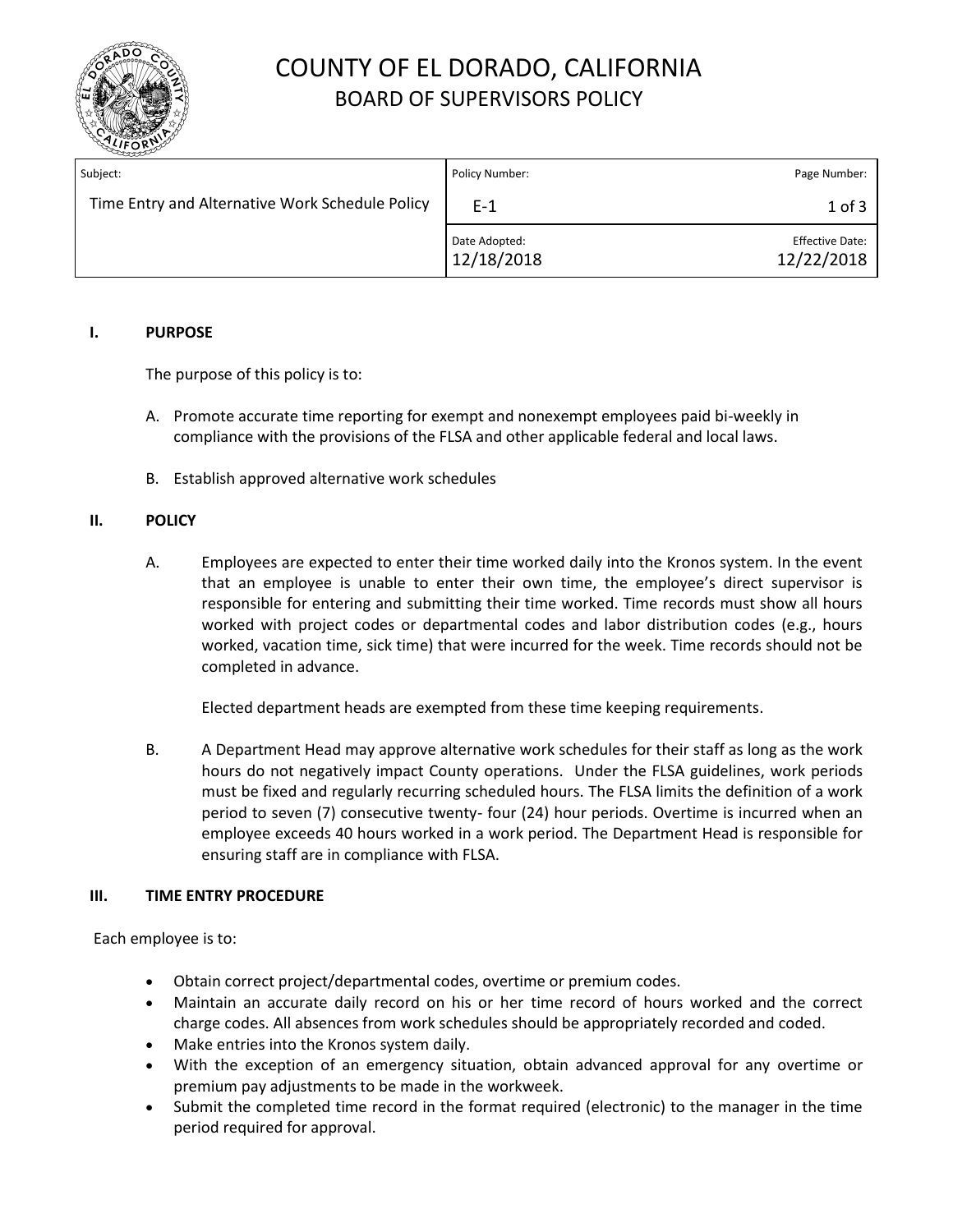

# COUNTY OF EL DORADO, CALIFORNIA BOARD OF SUPERVISORS POLICY

| Subject:                                        | Policy Number:              | Page Number:                         |
|-------------------------------------------------|-----------------------------|--------------------------------------|
| Time Entry and Alternative Work Schedule Policy | $E-1$                       | $2$ of $3$                           |
|                                                 | Date Adopted:<br>12/18/2018 | <b>Effective Date:</b><br>12/22/2018 |

Each manager/supervisor is responsible for:

- Ensuring that employees reporting to him or her have the correct project/departmental codes, overtime or premium codes and overhead codes for their assignments.
- Ensuring that all employees maintain accurate time records. Any changes or corrections to an employee's time card will be documented and communicated to the employee.
- Providing approval for overtime or premium pay.
- Approving time records and submitting them to payroll. (Upon approval and delegation by the appointing authority.)

Department Head is responsible for:

 Providing final approval for their respective department's payroll either through direct review or approved delegated authority

Payroll is responsible for:

 Ensuring that all employees are paid earned wages/salaries on appropriate dates in accordance with County policies, federal and state regulations.

### **IV. ALTERNATIVE WORK SCHEDULES**

Each employee working an alternative work schedule must have a work period defined to provide 40 regularlyscheduled hours in any one work period. All employees are not required to have the same work period. The record of a defined work period is mandatory for computing overtime.

### **9/80 work schedule**

The following items must be carefully considered prior to approval of the 9/80 alternative work schedule:

- Workload and coverage for the division must be assured;
- The 9/80 work schedule must be defined to show the time of day and day of the week that the work schedule begins and ends.
- The scheduled 8-hour and scheduled day off must be designated on either Mondays or Fridays and cannot be modified once established. This work period is defined as either starting Monday at noon or Friday at noon.
- If a holiday falls on an employee's scheduled day off, the employee will be given the option of another day off during the pay period, usually either the day before or the day after the holiday.
- If a holiday falls on an employee's regularly-scheduled nine-hour work day, the holiday is no more than an eight-hour day. One hour must be made up during the holiday week. The employee may use an hour of vacation or compensatory time off.